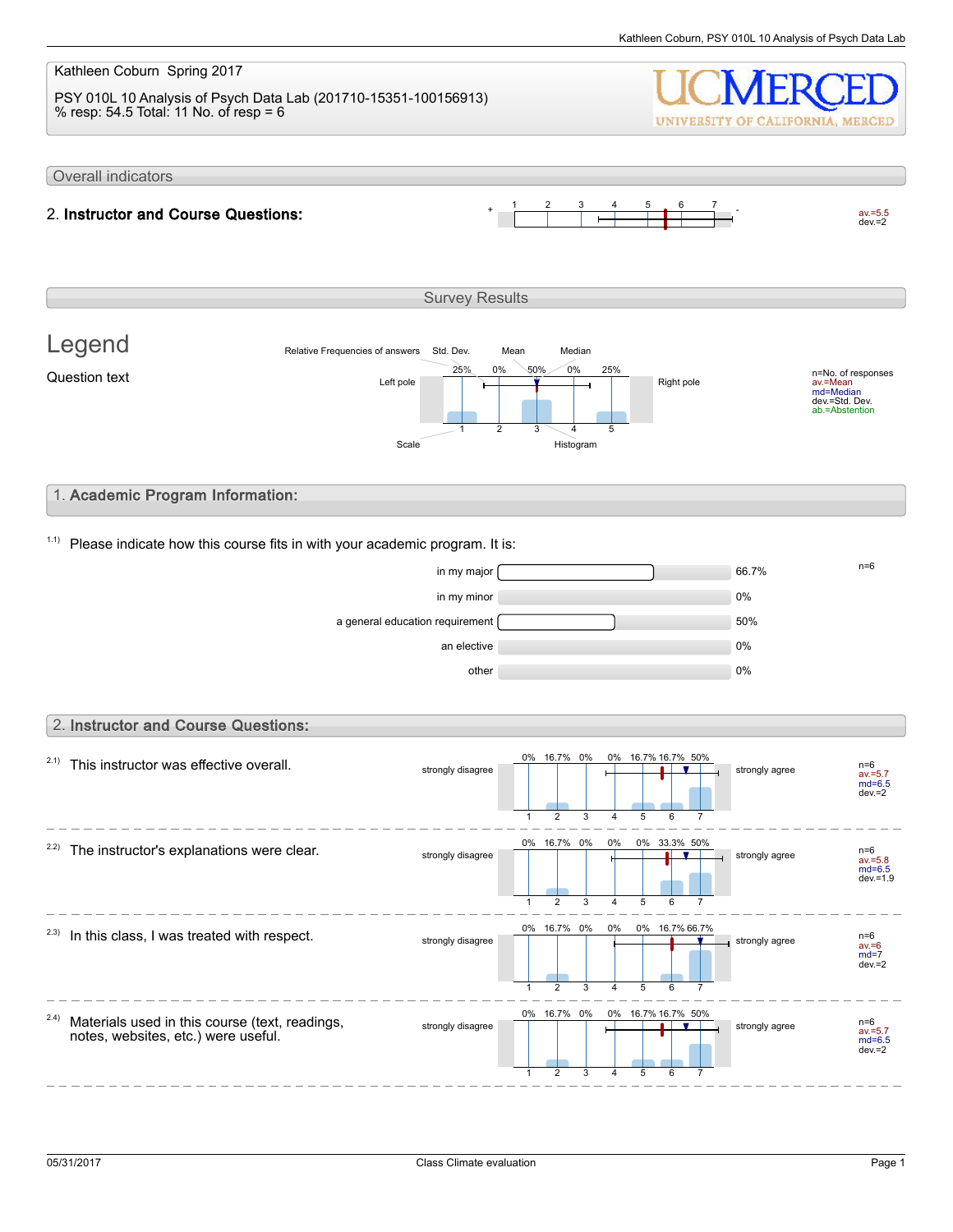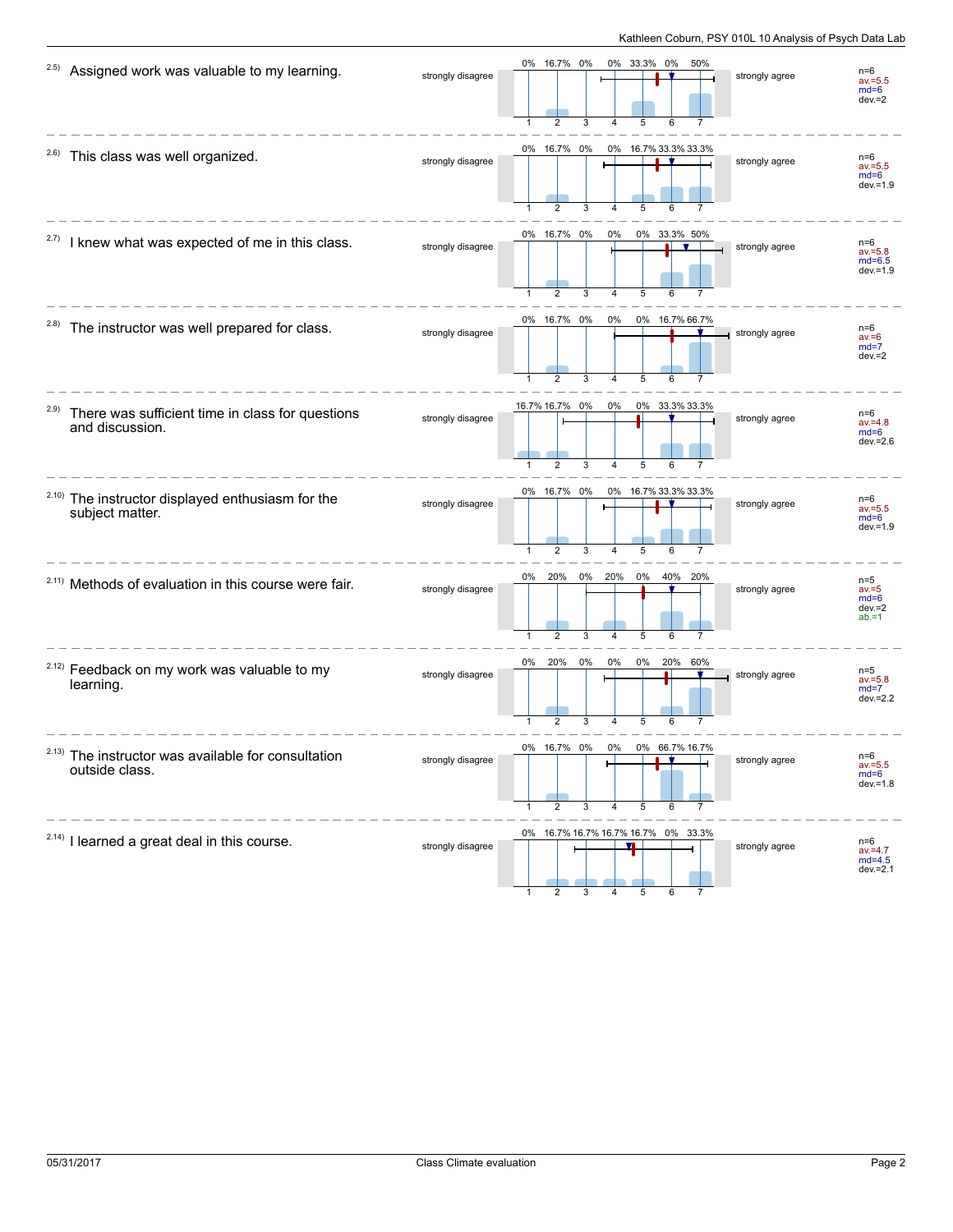# Histogram for scaled questions

The instructor's explanations were clear.

### This instructor was effective overall.



#### Materials used in this course (text, readings, notes, websites, etc.) were useful.



## I knew what was expected of me in this class.



#### The instructor displayed enthusiasm for the subject matter.



#### The instructor was available for consultation outside class.





#### Assigned work was valuable to my learning.



### The instructor was well prepared for class.



#### Methods of evaluation in this course were fair.



#### I learned a great deal in this course.



#### In this class, I was treated with respect.



#### This class was well organized.



#### There was sufficient time in class for questions and discussion.



#### Feedback on my work was valuable to my learning.

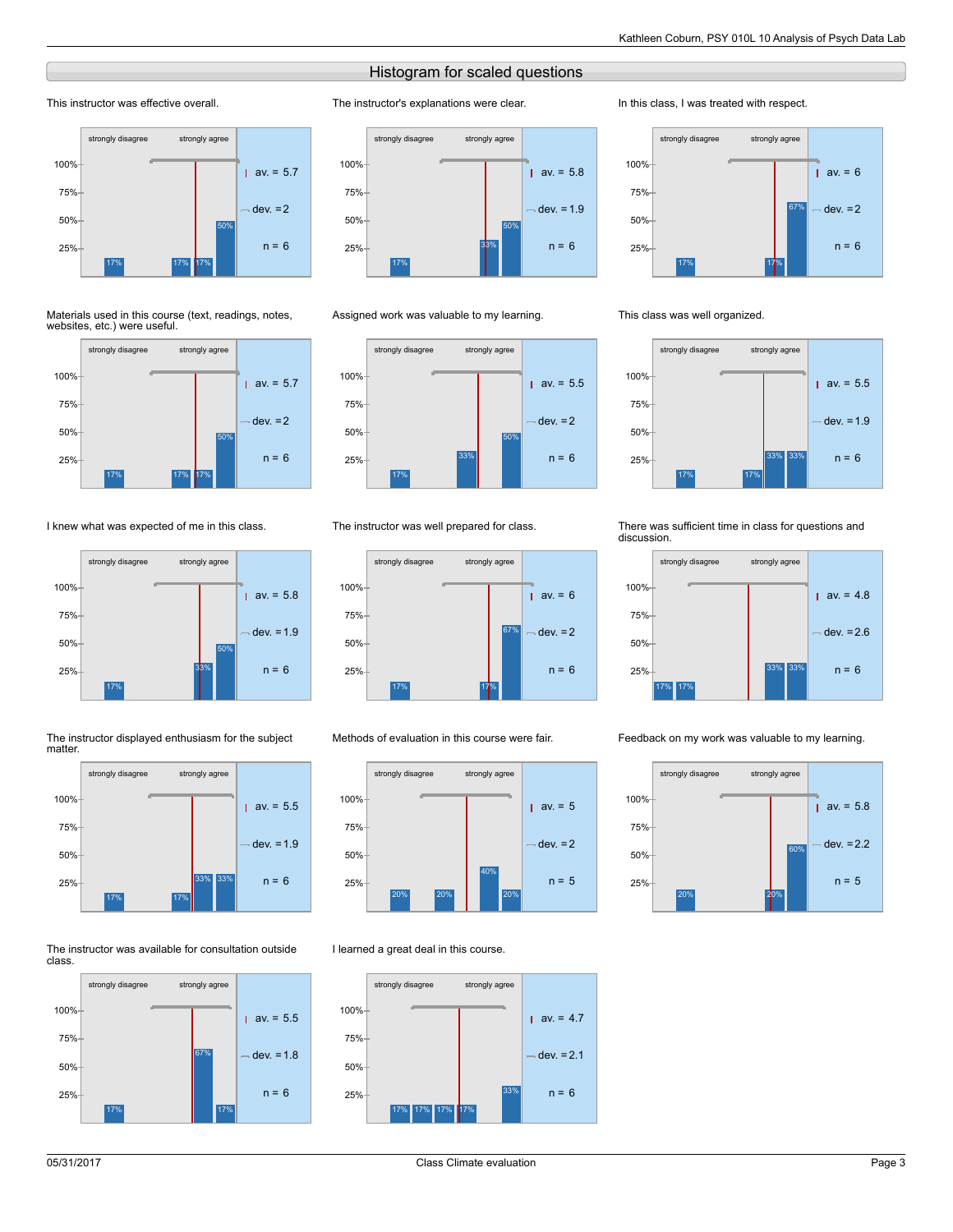# Profile

----------

Ė

Name of the instructor: Kathleen Coburn Name of the course: (Name of the survey)

Subunit: Social Sciences, Humanities & Arts PSY 010L 10 Analysis of Psych Data Lab

Comparative line: Spring 2017 Overall SSHA Course Averages

Values used in the profile line: Mean

# 2. Instructor and Course Questions:

- $2.1$ ) This instructor was effective overall.
- $2.2$ ) The instructor's explanations were clear.
- $2.3$  In this class, I was treated with respect.
- 2.4) Materials used in this course (text, readings, notes, websites, etc.) were useful.
- $2.5$ ) Assigned work was valuable to my learning.
- $2.6$ ) This class was well organized.
- $2.7)$  I knew what was expected of me in this class.
- $2.8$ ) The instructor was well prepared for class.
- 2.9) There was sufficient time in class for questions and discussion.
- 2.10) The instructor displayed enthusiasm for the subject matter.
- 2.11) Methods of evaluation in this course were fair.
- 2.12) Feedback on my work was valuable to my learning.
- 2.13) The instructor was available for consultation outside class.
- $2.14$ ) I learned a great deal in this course.

| strongly<br>disagree |  | strongly agree |
|----------------------|--|----------------|
| strongly<br>disagree |  | strongly agree |
| strongly<br>disagree |  | strongly agree |
| strongly<br>disagree |  | strongly agree |
| strongly<br>disagree |  | strongly agree |
| strongly<br>disagree |  | strongly agree |
| strongly<br>disagree |  | strongly agree |
| strongly<br>disagree |  | strongly agree |
| strongly<br>disagree |  | strongly agree |
| strongly<br>disagree |  | strongly agree |
| strongly<br>disagree |  | strongly agree |
| strongly<br>disagree |  | strongly agree |
| strongly<br>disagree |  | strongly agree |
| strongly<br>disagree |  | strongly agree |

n=6 av.=5.7 md=6.5 dev.=2.0 n=8453 av.=6.1 md=6.0 dev.=1.3 n=6 av.=5.8 md=6.5 dev.=1.9 n=8420 av.=6.0 md=6.0 dev.=1.4 n=6 av.=6.0 md=7.0 dev.=2.0 n=8434 av.=6.3 md=7.0 dev.=1.1 n=6 av.=5.7 md=6.5 dev.=2.0 n=8410 av.=6.1 md=6.0 dev.=1.3 n=6 av.=5.5 md=6.0 dev.=2.0 n=8335 av.=6.1 md=6.0 dev.=1.3 n=6 av.=5.5 md=6.0 dev.=1.9 n=8433 av.=6.0 md=6.0 dev.=1.4 n=6 av.=5.8 md=6.5 dev.=1.9 n=8456 av.=6.1 md=6.0 dev.=1.3 n=6 av.=6.0 md=7.0 dev.=2.0 n=8409 av.=6.2 md=7.0 dev.=1.2 n=6 av.=4.8 md=6.0 dev.=2.6 n=8421 av.=6.2 md=7.0 dev.=1.2 n=6 av.=5.5 md=6.0 dev.=1.9 n=8447 av.=6.3 md=7.0 dev.=1.2 n=5 av.=5.0 md=6.0 dev.=2.0 n=8437 av.=6.1 md=7.0 dev.=1.3 n=5 av.=5.8 md=7.0 dev.=2.2 n=8233 av.=6.0 md=6.0 dev.=1.4 n=6 av.=5.5 md=6.0 dev.=1.8 n=8357 av.=6.3 md=7.0 dev.=1.1 n=6 av.=4.7 md=4.5 dev.=2.1 n=8465 av.=6.1 md=7.0 dev.=1.3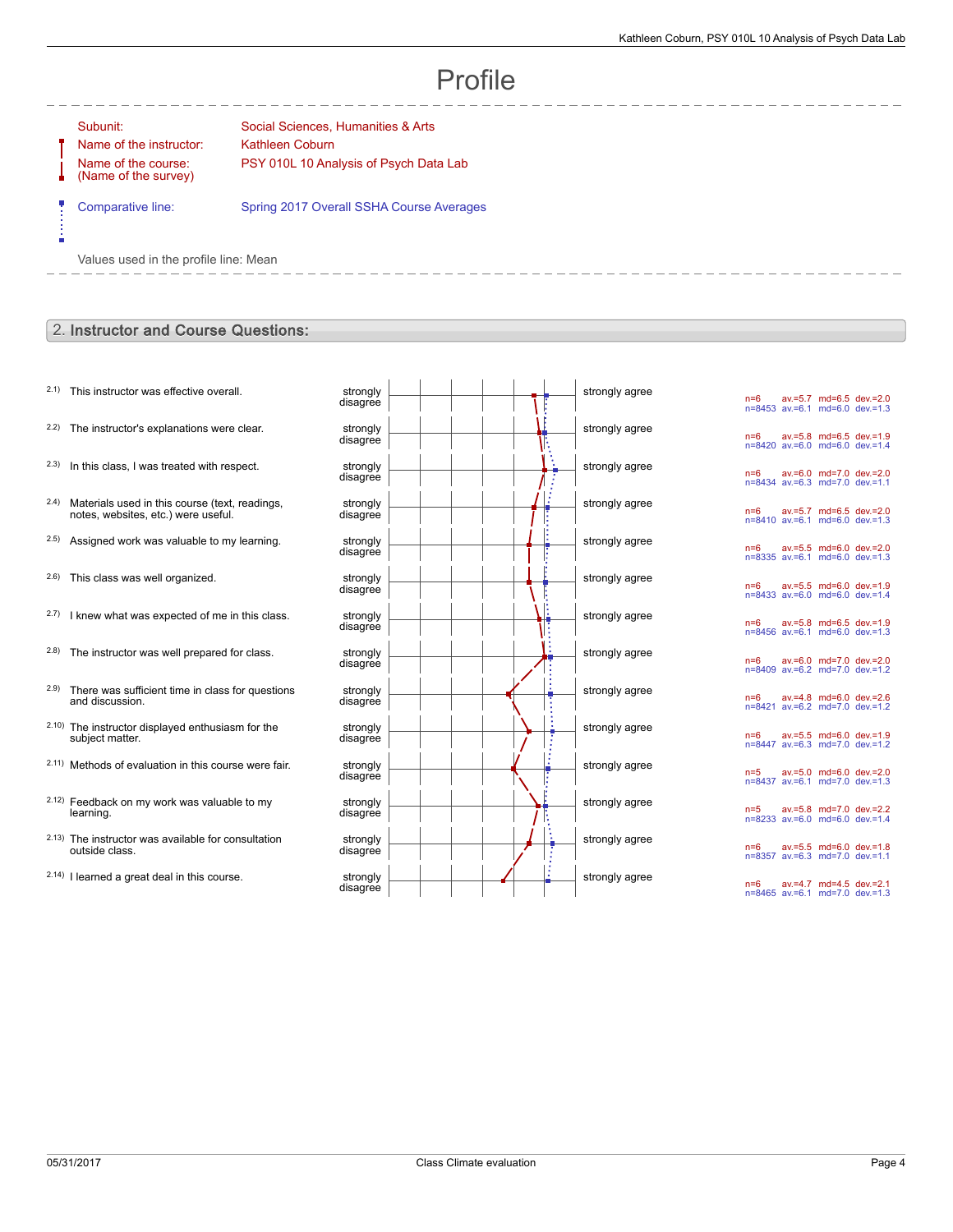A Ų

ń

Name of the instructor: Kathleen Coburn Name of the course: (Name of the survey)

--------

Subunit: Social Sciences, Humanities & Arts PSY 010L 10 Analysis of Psych Data Lab

Comparative line: Spring 2017 Overall SSHA Course Averages